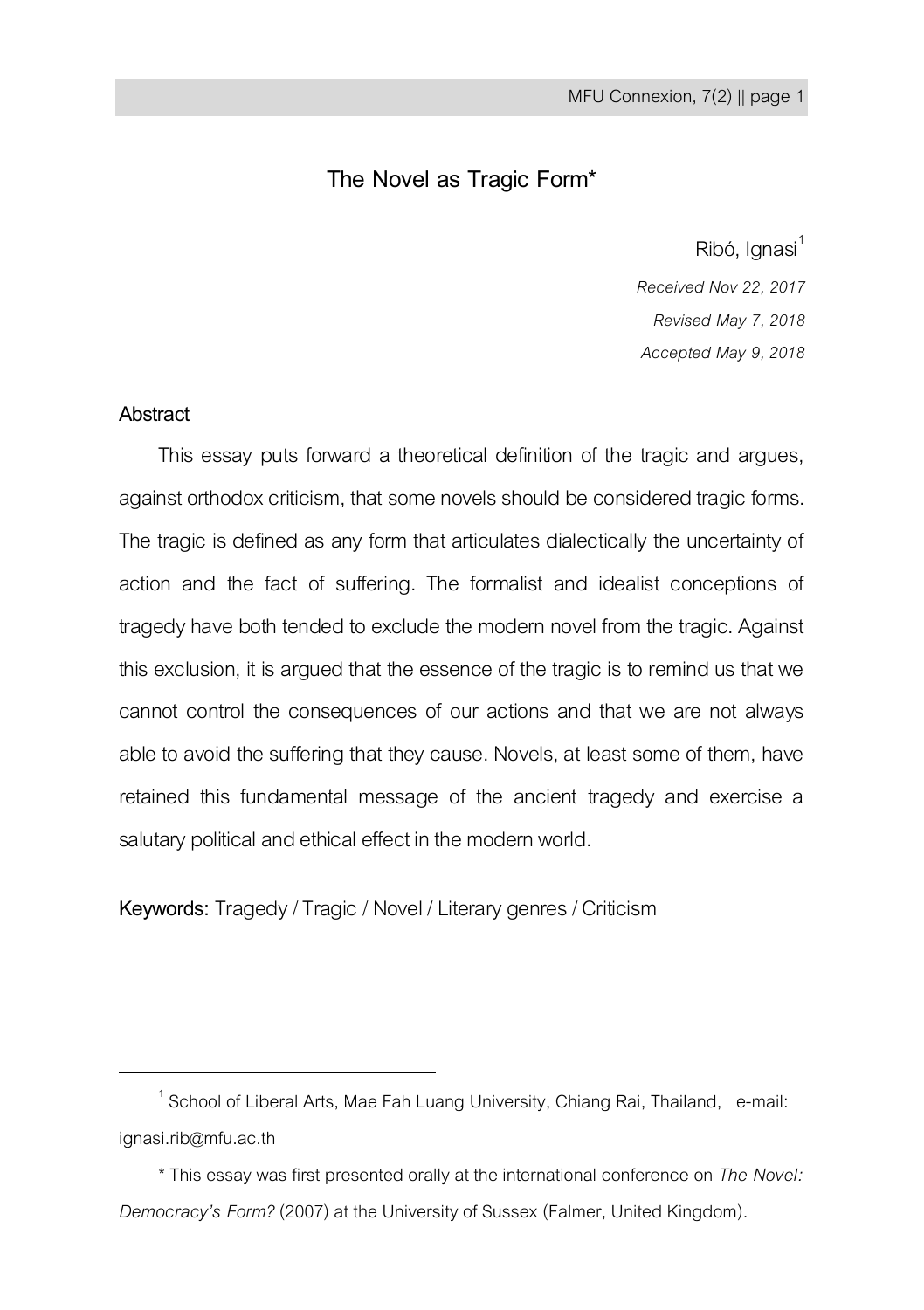# **บทคัดย่อ**

บทความนี้นำเสนอนิยามเชิงทฤษฎีเกี่ยวกับโศกนาฎกรรม ข้อโต้แย้งถกเถียงและ การวิพากษ์เกี่ยวกับนิกายออร์ธอด็อกซ์แต่ดั่งเดิมที่ได้ถูกระบุไว้ในนวนิยายบางเล่มใน ้รูปแบบที่น่าเศร้าสลด โดยโศกนาฏกรรมถูกนิยามให้หมายถึง การกระทำใดๆ ที่ ก่อให้เกิดความไม่แน่นอนของการกระทำและผลที่ได้รับคือความทุกข์ทรมาน ปัจจัย ภายนอกและแนวคิดด้านอุดมคติของโศกนาฏกรรม ซึ่งทั้งสองอย่างนี้มีแนวโน้มที่จะ ไม่ได้รวมอยู่ในนวนิยายโศกนาฏกรรมสมัยใหม่แต่ก็ยังเป็นข้อถกเถียงกันถึงข้อยกเว้น นี ้ โดยได้ถกเถียงกันถึงแก่นแท้ของโศกนาฏกรรมคือสิ่งที่เตือนพวกเราว่า เราไม่สามารถ ที่จะควบคุมผลที่จะตามมาจากการกระท าได้และเราไม่สามารถที่จะหลีกเลี่ยงความ ทุกข์ทรมานที่จะเกิดขึ้นได้ อย่างน้อยนวนิยายก็มีส่วนช่วยเก็บบันทึกข้อมูลพื้นฐานและ แนวคิดของโศกนาฏกรรมสมัยโบราณไว้ และได้นำมาประยุกต์ใช้ให้เกิดประโยชน์ ทางด้านจริยธรรมและการเมืองในโลกสมัยใหม่

# **ค ำส ำคัญ**: โศกนาฏกรรม / นวนิยาย / ประเภทวรรณคดี/ วรรณกรรม

# **Introduction**

I am stepping on treacherous ground here. Too much has been written already on the tragedy. Even more – incredible as it may sound – than what has been written on the novel. Yet, I will speak of the novel as a form of tragedy. Or to be more precise: of the novel as tragic form.

Tragedy is a particular literary genre, a type of drama that appeared in Athens and might have vanished over there a long time ago. Certainly, the novel is not tragedy in that sense. We might even wonder whether *King Lear*or *Death of a Salesman* are tragedies in the sense that *Prometheus Bound* or *Oedipus the King* are. But at least, one might argue, all of those are dramatic plays, which is something that the novel is clearly not. This is the main reason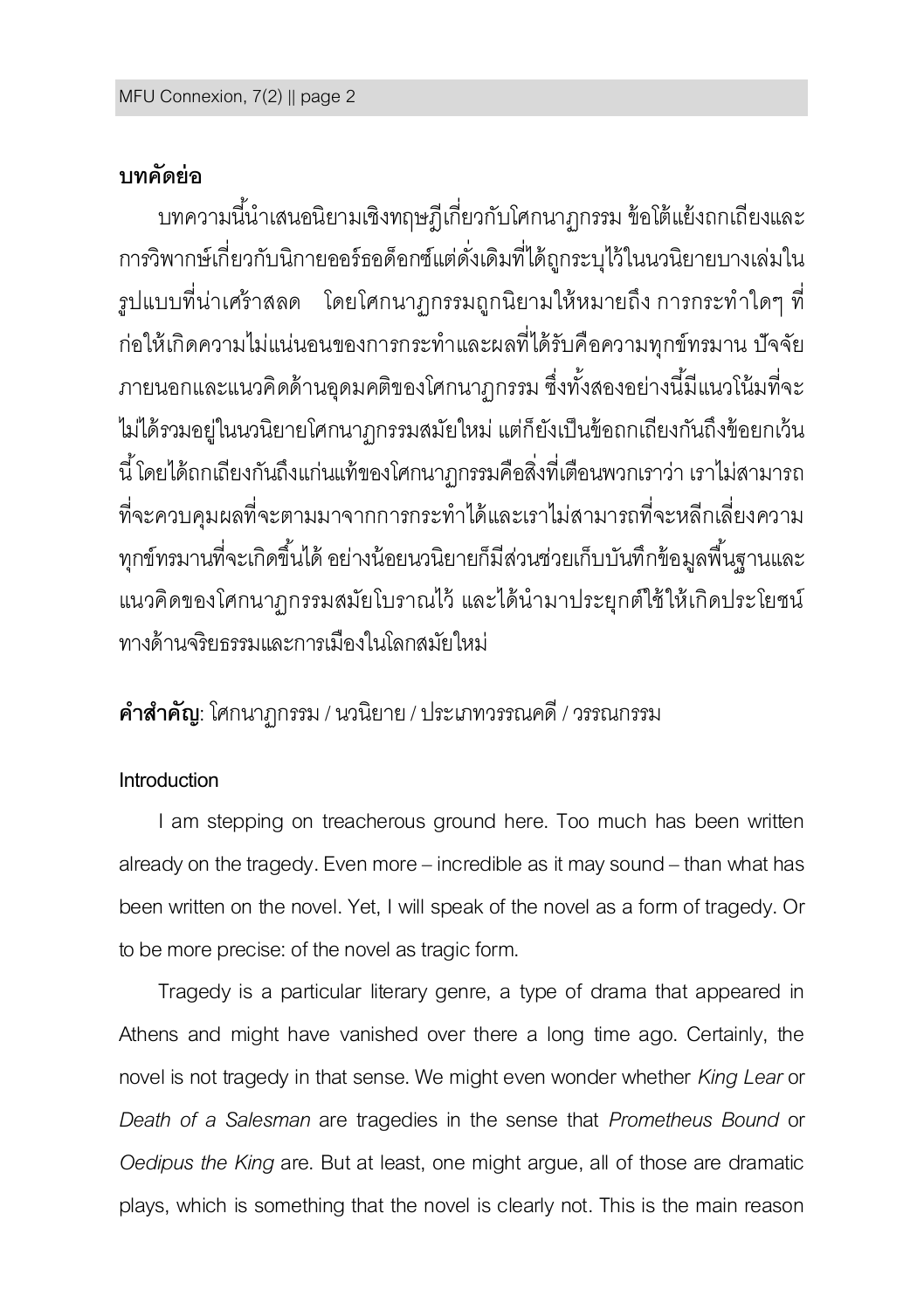why I shall speak of the tragic and not so much of tragedy. But I do not intend to limit 'the tragic' to some intrinsically human characteristic, a transcendental or transhistorical outlook on existence. Rather, I want to speak of the tragic as a form. And a form, for that matter, which is in many ways akin to the modern genre that we all call – without really knowing what it is – the novel.

This looks very much like a lost case. Leaving aside a few valiant exceptions (cf. Eagleton, 2003), literary critics have usually pitted the novel against the tragic. Some have even suggested that one of the causes for the regretful demise of tragedy is precisely the emergence of the novel. According to George Steiner, for instance, 'the history of the decline of serious drama is, in part, that of the rise of the novel' (Steiner, 1960, p. 118). Others have claimed the same thing, but with a smile. For many modern critics, the victory of the democratic novel over the aristocratic tragedy is a matter of celebration, not of grieve. This dichotomy, whether defended by nostalgic conservatives or radical activists, is neither trivial nor easy to dismiss. In fact, 'the novel versus the tragic' seems to be one of those conflicts in which you either take sides or you move aside. But what are the arguments that sustain such a hopeless divorce?

### **Formalist and Idealist Definitions of the Tragic**

Allow me to compress and simplify the key questions into two lines of thought. First, I will present the Formalist case, which goes as far back as Aristotle. Then, I will summarize what may be called the Idealist case, which has its most serious advocate in the young György Lukács.

'One must remember,' says Aristotle in *The Poetics* (c. 335 BC), 'not to confuse the tragedy with an epic structure' (Aristotle, 1902, p. 67, *Poet.*1456a,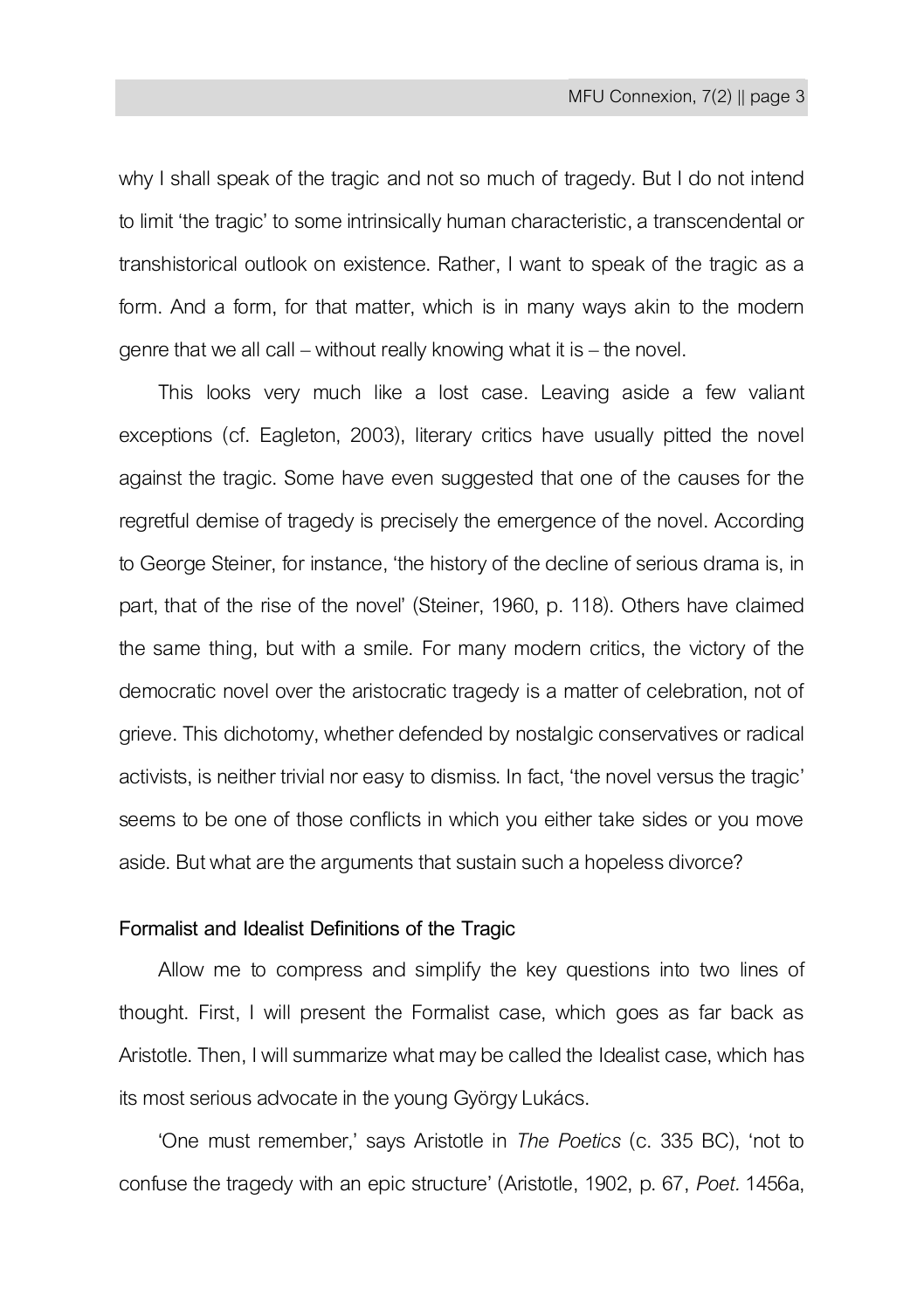my translation). This is an advice that resounds far into the Western critical tradition. The difference between the epic and the tragic, according to Aristotle, is fundamentally a matter of composition (*synthesis*). 'By epic,' he adds, 'I mean made up of many stories' (p. 67, *Poet.* 1456a). Both the *Iliad* and *Hecuba* are *mimesis praxeon*, the representation of actions of the Trojan War. But while the former represents several episodes, the latter represents only one. So it is not so much the fact that one is narrated and the other dramatized that separates the epic from the tragic according to Aristotle. It is fundamentally a question of length and density (cf. Kaufmann, 1968). Translating Aristotle's concise analysis in other terms, we could say that the novel is a form of time (*chronos*) while the tragic is a form of crisis (*kairos*) (Kermode, 2000). The novel is the arrangement of a variety of conflicts, voices and actions. The tragic is the arrangement of a single conflict in a concentrated plot. The novel grows; the tragic curls.

Form is also what Lukács is after in his *Theory of the Novel* (1914-1915). But he looks at it from above, rather than from below. 'The novel,' he famously claims, 'is the epic of a world that has been abandoned by God' (Lukács, 1971, p. 88). Thus, the novel is the historico-philosophical form that reflects the quest for meaning of the problematic individual in a contingent and fragmented world. Needless to say that this problematic individual could be anyone of us, which is something that apparently we cannot say of Antigone or Alcestis. According to Lukács, the tragic hero 'assumes the symbolic attributes of life only in order to be able to perform the symbolic ceremony of dying in a sensuously perceptible way, making transcendence visible' (Lukács, 1971, p. 48). The tragic, therefore, seems to be an essentialist form, a glorious but outdated monument in a world that has lost the ancient totality of being. If the novel is the form of adventure, of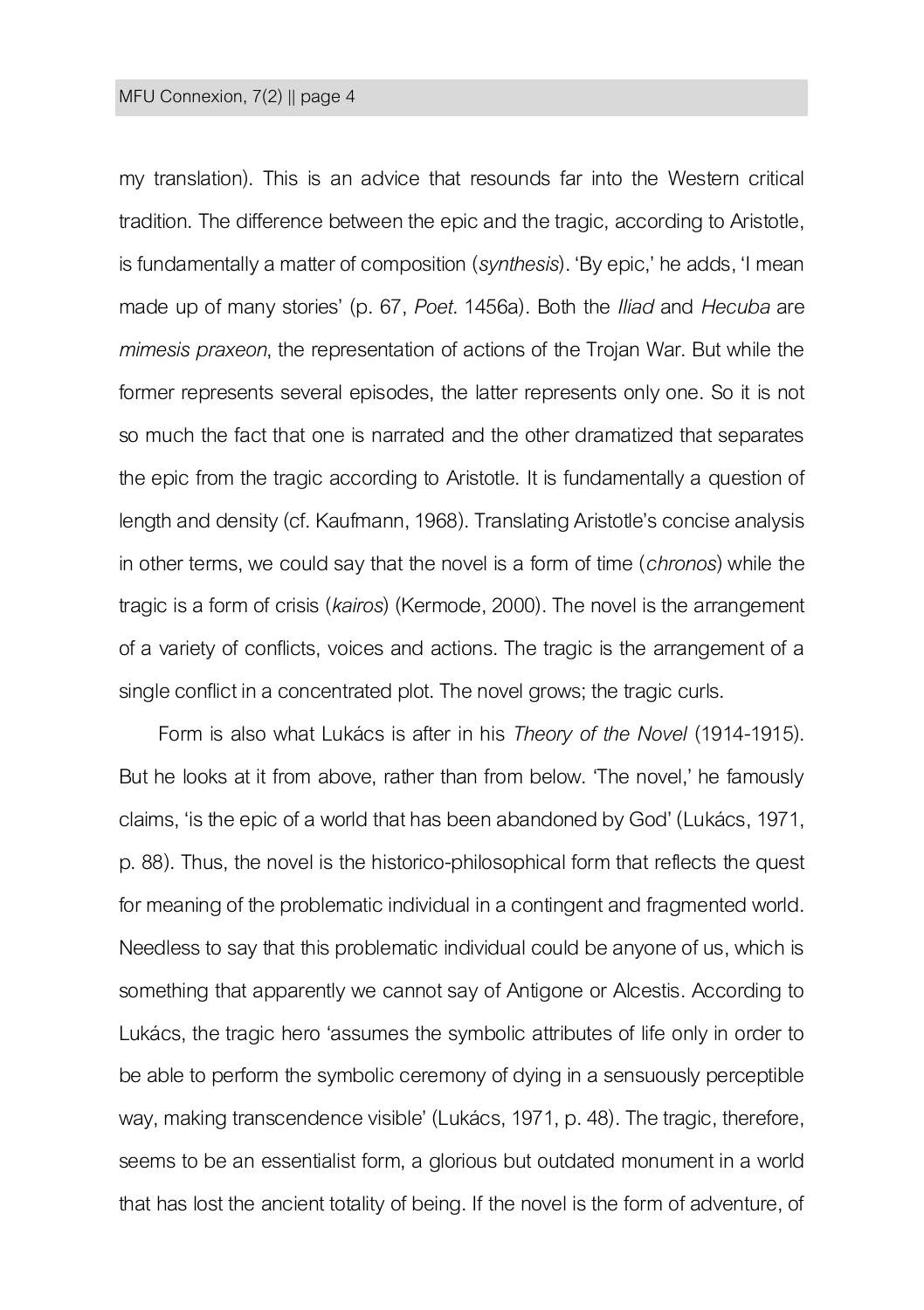interiority and experience, the tragic is presented as the form of eternal fate and sacrifice. If the novel is the modern heroism of transcendental homelessness, the tragic is the outdated home of heroic transcendence.

In my opinion, both the Formalist and the Idealist cases offer a misleading description of the tragic. While it is true that ancient tragedies tend to be short and concentrated, the same could be said of comedies and satyr plays. We may wonder, therefore, if an argument based on the nature of drama is likely to be able to define the tragic as a literary form. But making the concept of the tragic a timeless essence, as German Idealism has tended to do, especially since Schelling, Hölderlin and Hegel (cf. Beistegui & Sparks, 2000; Szondi, 2002), does not seem to solve the problem either. If the tragic is a question of unavoidable destiny, moral conflict and heroic sacrifice, then surely there are very few tragedies, even amongst the surviving works of Aeschylus, Sophocles or Euripides.

Are we thus condemned to use the term 'tragic' in an imprecise and intuitive sense? For some, the definition of the tragic is such a convoluted affair that we should simply rely on an empirical approach: the tragic would be what people usually call tragic, whatever that is. Notwithstanding such pragmatic prudence, I will take a shot at this very old sport of defining the tragic. Of course, I assume that my definition will present flaws and may be criticized for being normative. But at least it might explain why calling the novel a tragic form is not just a fancy whim. After all, was it not Plato (1935, p. 421, *Rep*. 10.595c) who said that Homer was the greatest of all tragic poets?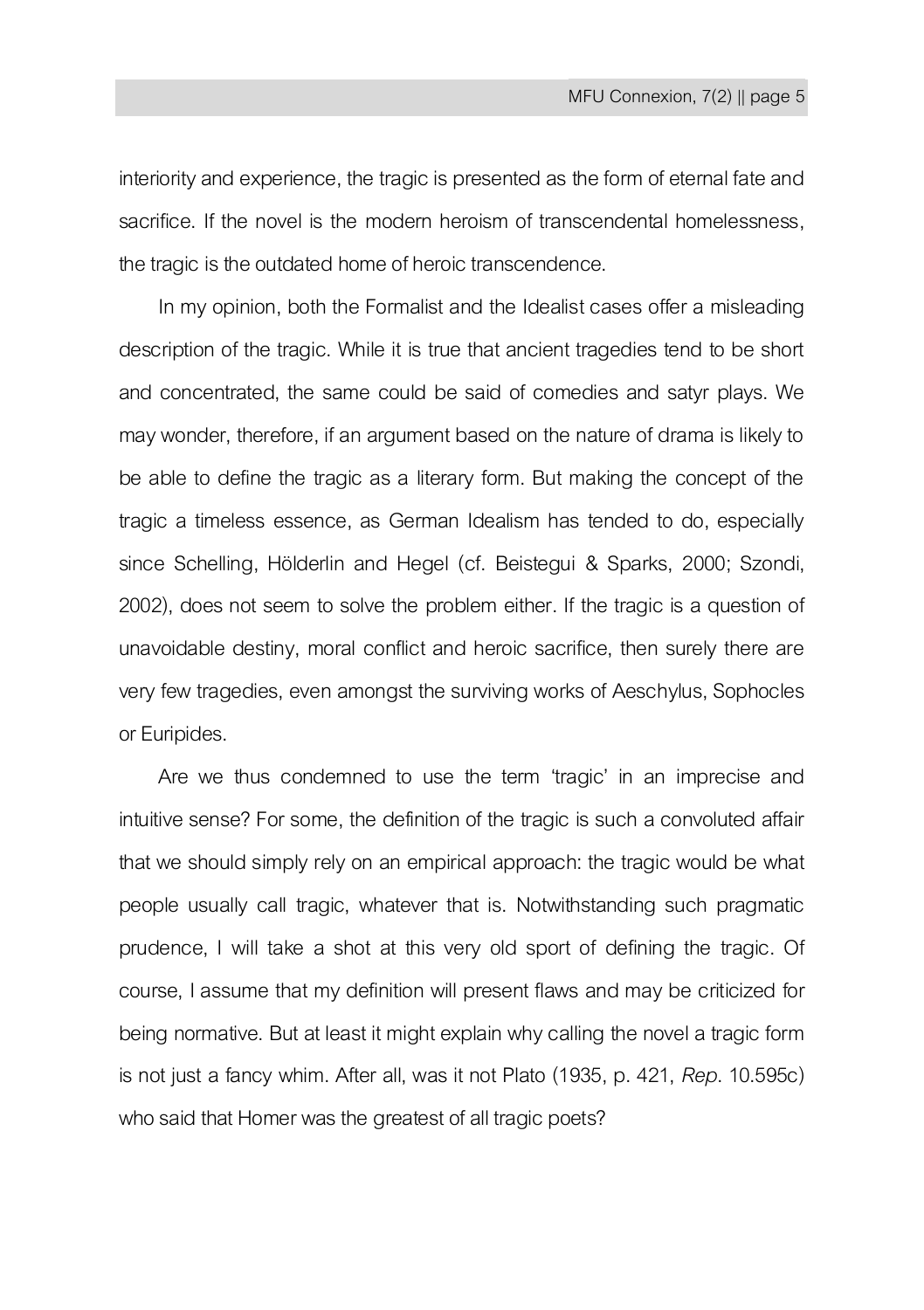### **A New Definition**

Allow me then to call tragic any form that *articulates dialectically the uncertainty of action and the fact of suffering.* The tragic reflects very simple human notions. One: that all action is uncertain; we act without knowing or controlling the consequences of our actions. Two: that there is suffering in the world, including our own suffering. The tragic articulates these two notions in a dialectical manner: suffering becomes action, action becomes suffering. The tragic, in short, is a dialectic of action(*praxis*)and passion(*pathos*).

Euripides, in spite of being considered a very untragic author by Nietzsche (1999), refers to this uncertainty of action at the end of many of his plays: 'There are many shapes of divinity,' says the Chorus in *Alcestis*, 'and many things the gods accomplish against our expectation. What men expect is not brought to pass, but a god finds a way to achieve the unexpected' (Euripides, 1994, *Alc.* 1159-1160). It is not exactly clear what Euripides means when he refers to the gods. But surely divinity is not the only source of uncertainty in the world. In fact, gods are very much dispensable in tragedy, as modern playwrights like Beckett or Bernhard well knew. Whatever the reason, immanent or transcendent, the fact is that our actions are entangled in a complex web of causalities, and we are never able to foresee what their consequences will be. This explains why there is nothing strange about a Christian, a Marxist, or even an Atheist tragedy.

As for the fact of suffering, being such a crucial element in all accounts of tragedy since ancient times, there is no need to give many examples. 'Residents of our native Thebes,' says the Chorus in *Oedipus the King*, 'behold, this is Oedipus, who knew the renowned riddle, and was a most mighty man.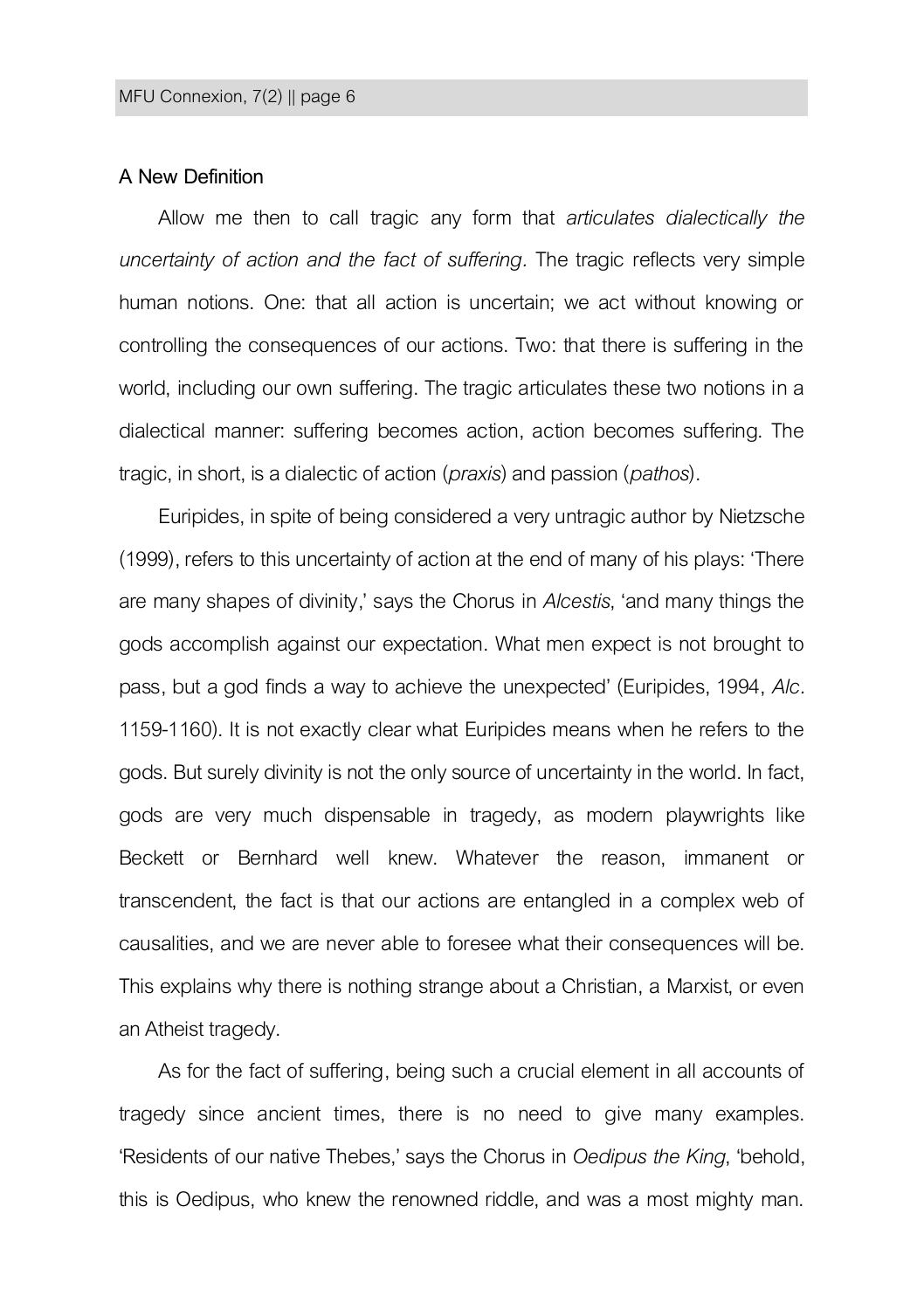What citizen did not gaze on his fortune with envy? See into what a stormy sea of troubles he has come! Therefore, while our eyes wait to see the final destined day, we must call no mortal happy until he has crossed life's border free from pain' (Sophocles, 1887, *OT*.1525-1530).

Uncertainty and suffering. These are the ingredients of the tragic. It is essential, moreover, that these two elements are articulated dialectically. Oedipus, as Aristotle pointed out, is probably the most perfect example. The plague (suffering) pushes him to search for truth (uncertainty of action); and it is this same search which carries him to his doom (suffering). All Greek tragedies rely, in some way or another, on the same dialectic. Otherwise, the form would not appear as tragic. If there is only uncertainty of action there might be adventure, but not tragedy. If there is only suffering, then we might have a form of melodrama, but not tragedy. Once again, the tragic is the dialectic of uncertain action and unavoidable suffering.

Sometimes, the tragic can also die of excess, by falling into what could be called the *hubris* of the tragic. When the form gives too much weight to the uncertainty of the human condition, it may turn into nihilism, undermining the value of all praxis and giving way to a cynic outlook on life. Conversely, if it gives too much weight to suffering, if it lingers in the languor of *pathos*, the tragic may artificially ascend to the sublime. In order to protect itself from these untragic extremes, the tragic can only rely, so to speak, on its own weapons. Thus, against nihilism, it needs to stress that suffering is an individual fact; not an abstraction, but concrete and tangible experiences of fellow beings in distress. And in order to prevent the bloat of sublimity, the tragic needs to insist that all human actions, and most especially those undertaken by heroes, are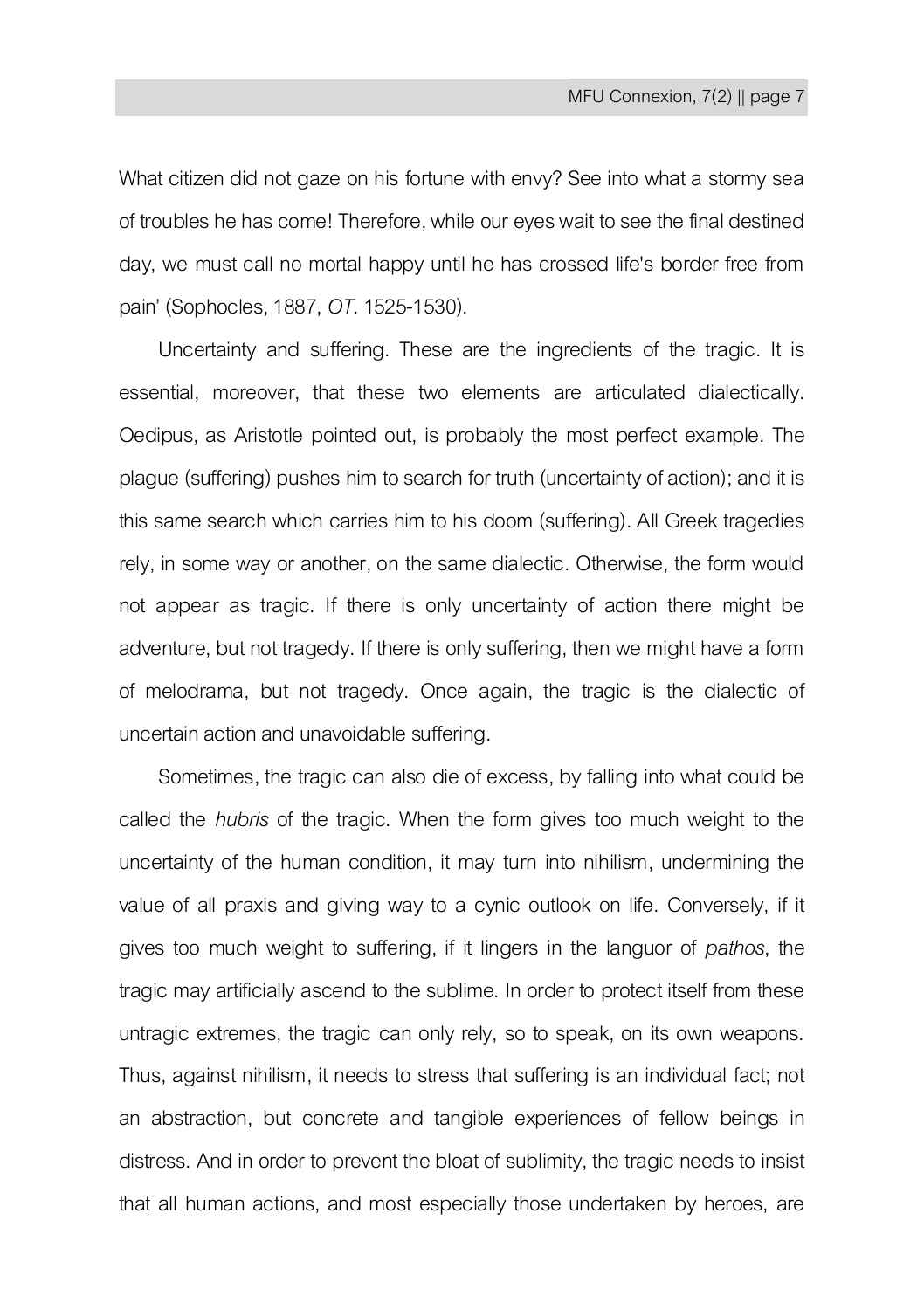necessarily uncertain. Hence, the thin veil of irony that the truly tragic casts over any form of heroism.

The tragic effect results from this precarious articulation of uncertainty and suffering in a dialectical form. According to Aristotle, this effect may be described as *eleos* and *phobos*, pity and fear (Aristotle, 1902, *Poet.* 1449b). It can be argued that the main source of fear is precisely the uncertainty of every human action, which immediately appeals to our own predicament. And the main source of pity is of course the pain and suffering that our fellow beings experience. Now, whether those two emotions are purifying or innerving is a question for psychologists or psychoanalysts, but perhaps not for literary critics to solve.

#### **Is the Novel Tragic?**

The problem I would like to address here is a simpler one. Granted that any form that articulates dialectically the uncertainty of action and the fact of suffering is tragic, can we say that the novel is a tragic form?

Certainly, the idea that *all* novels are tragic seems indefensible. By now, we are already well aware of the infinite diversity of novels. As Franco Moretti reminded us, 'countless are the novels of the world' (Moretti, 2006, p. ix). So, rather than making a universal argument, I would like to point out that the novel *may* indeed be tragic and that the divide between the two in literary theory should be overcome once and for all.

The modern world, in which the novel thrives, is surely very different from the ancient. But some things have not changed; at least not as much as many of us would have liked them to change. Uncertainty is today as stark as ever.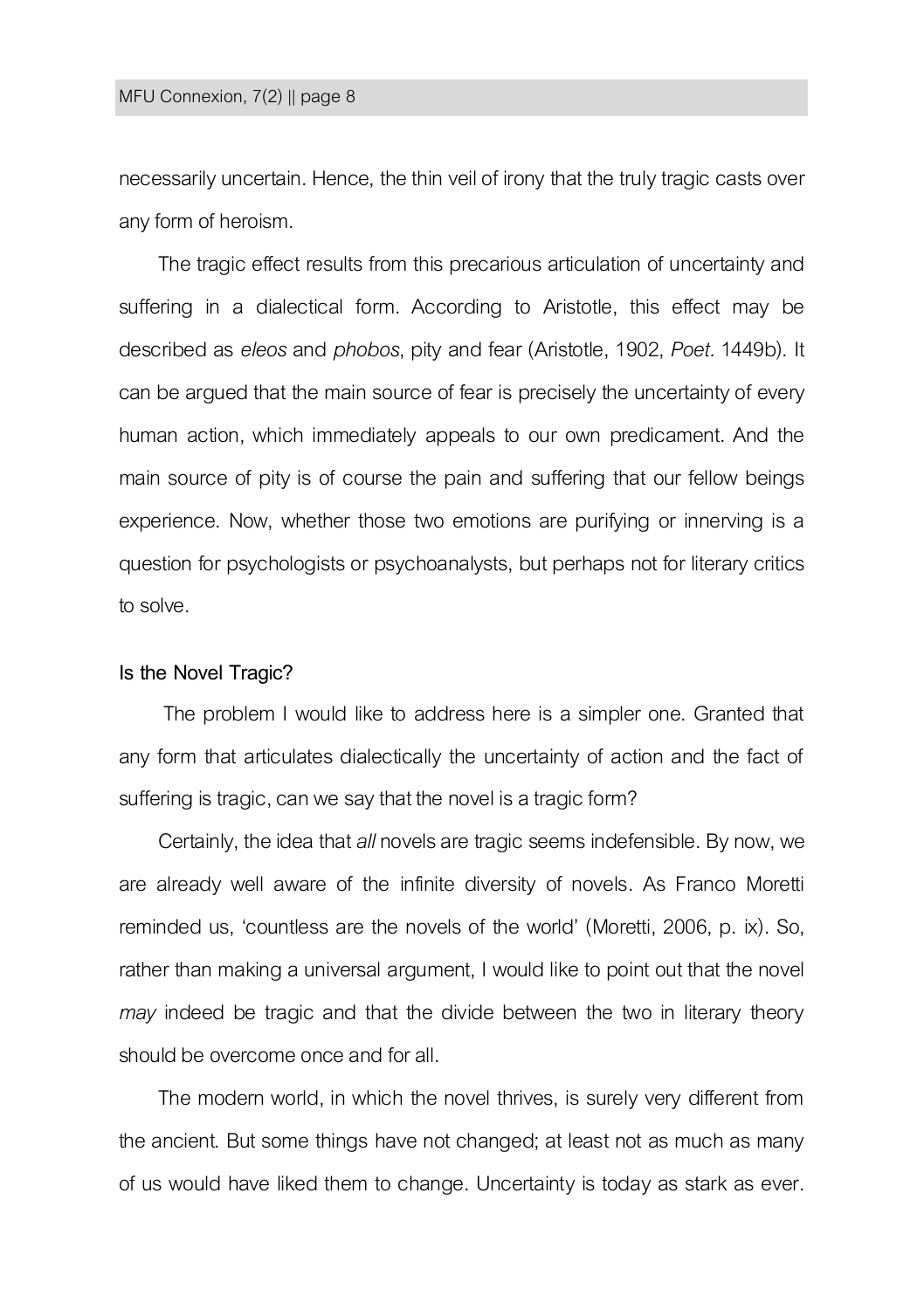We might not fear the gods anymore. But even our physical laws are undermined by chaos and the irreducible complexity of nature. And there is no doubt that suffering still prevails, as it has always done. War, genocide, exploitation, hunger, torture, death… Novels reflect all that. And they do it as well as drama, if not better. But can novels articulate the uncertainty of action and the fact of suffering in a dialectical form? Can they be tragic?

Well, there is little doubt that at least some of them can. Take, for example, K.'s pleadings through the corridors of an incomprehensible judiciary system in Kafka's *The Trial* (1992 [1925]). Is that really so different from Oedipus's relentless inquiry into the murder of Laios (*Oedipus the King*)? They both seek to know. They both suffer the consequences of wanting to know. Or consider, as another example, Raskolnikov's murder of Alyona Ivanova and his ensuing redemption in Dostoyevsky's *Crime and Punishment* (1950 [1866]). Is that really so different from Orestes's ordeal (*Oresteia*)? They both commit a heinous murder. They are both chased by the Furies and finally redeemed through suffering.

Of course, I am not claiming that one can simply reduce any of these works, rich with meaning and suggestion as they are, to their tragic form. But the fact that we can identify a structural affinity between them indicates that there is no reason to separate novels and tragedies as if they could never walk under the same roof. What these and other examples show is that the novel is definitely able to articulate the fundamental elements of the tragic, the uncertainty of action and the fact of suffering. Indeed, its protean structure might be better adjusted to do that than drama ever was.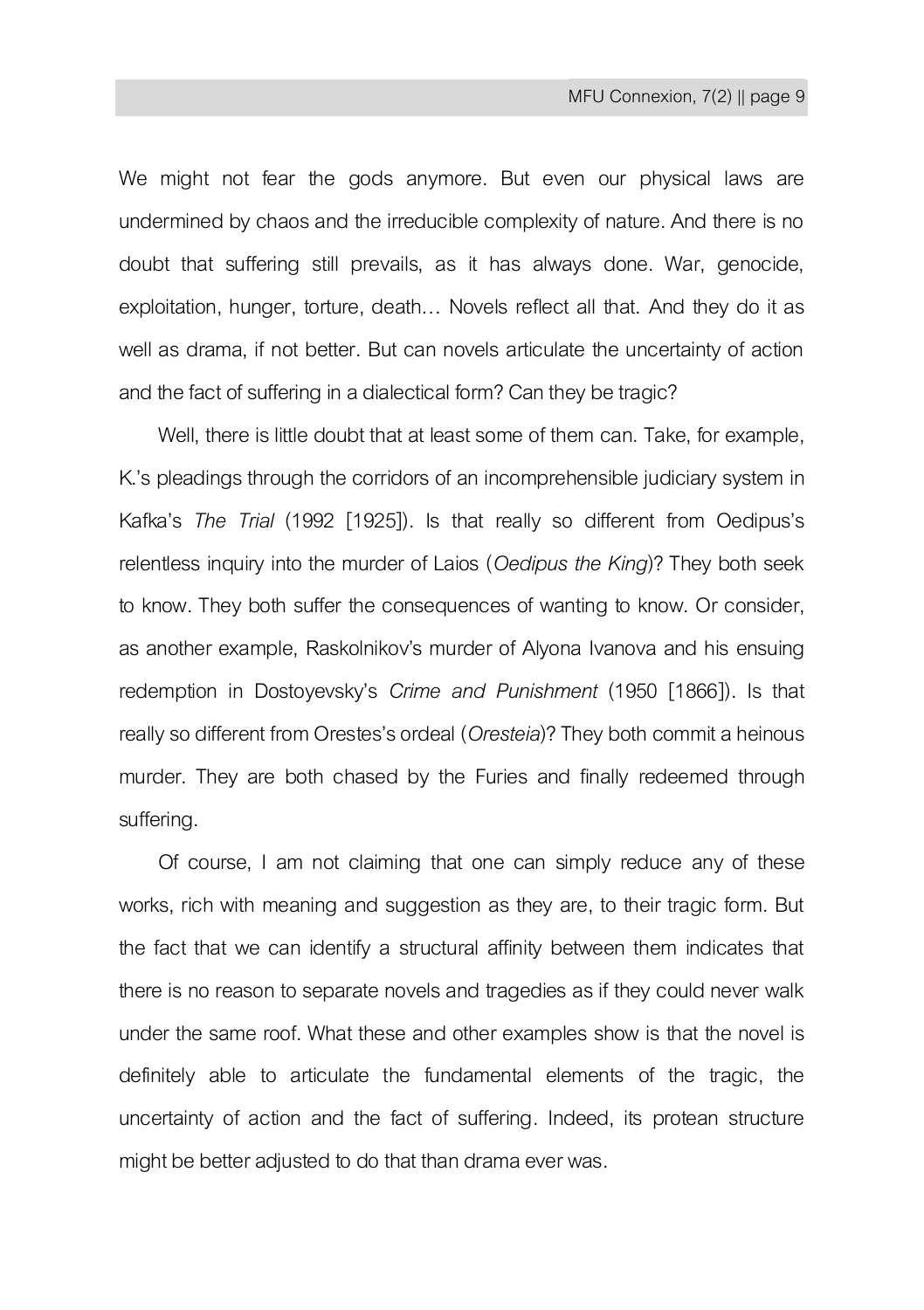Yes, I know, the novel grows. But it may grow in endlessly descending spirals. And yes, the hero of the novel is a problematic individual, a homeless wanderer. But he may also wander into the dark and become a *pharmakos*, the victim of a sacrifice.

If the novel and the tragic are usually depicted as two separate things, it is basically because in tragedy this sacrifice is supposed to be heroic, a form of greatness or transcendence. But this idea seems to rest, almost entirely, on a pervasive misinterpretation of the tragedy. There is nothing really 'heroic' in human action, much less in human sacrifice. Oedipus and Antigone, not to speak of Phaedra or Ajax, might have never been the kind of heroes that Racine, Hegel or Camus, amongst many others, have repeatedly praised. There is nothing ennobling or liberating in their suffering. And if they appeal to us as they do, it is only because they act without knowing and they suffer without understanding, for which we recognize them as fellow human beings (cf. Williams, 1979).

#### **The Form of Democracy**

This means that the novel may be as tragic as any tragedy ever was. Not only that, but the protagonists of a tragic novel need not be the great and noble figures that philosophers and moralists have tried to project onto readers since the age of Aristotle. A sentimental housewife, a crippled vagrant or a boy with a harelip may become, thanks to the novelistic prose, tragic heroes of the likes of Electra, Philoctetes or Heracles. And so we need to recognize that, rather than being an antiquarian curiosity, a nostalgic look at the times of monarchs and patriarchs, the tragic novel is in fact the form of democracy.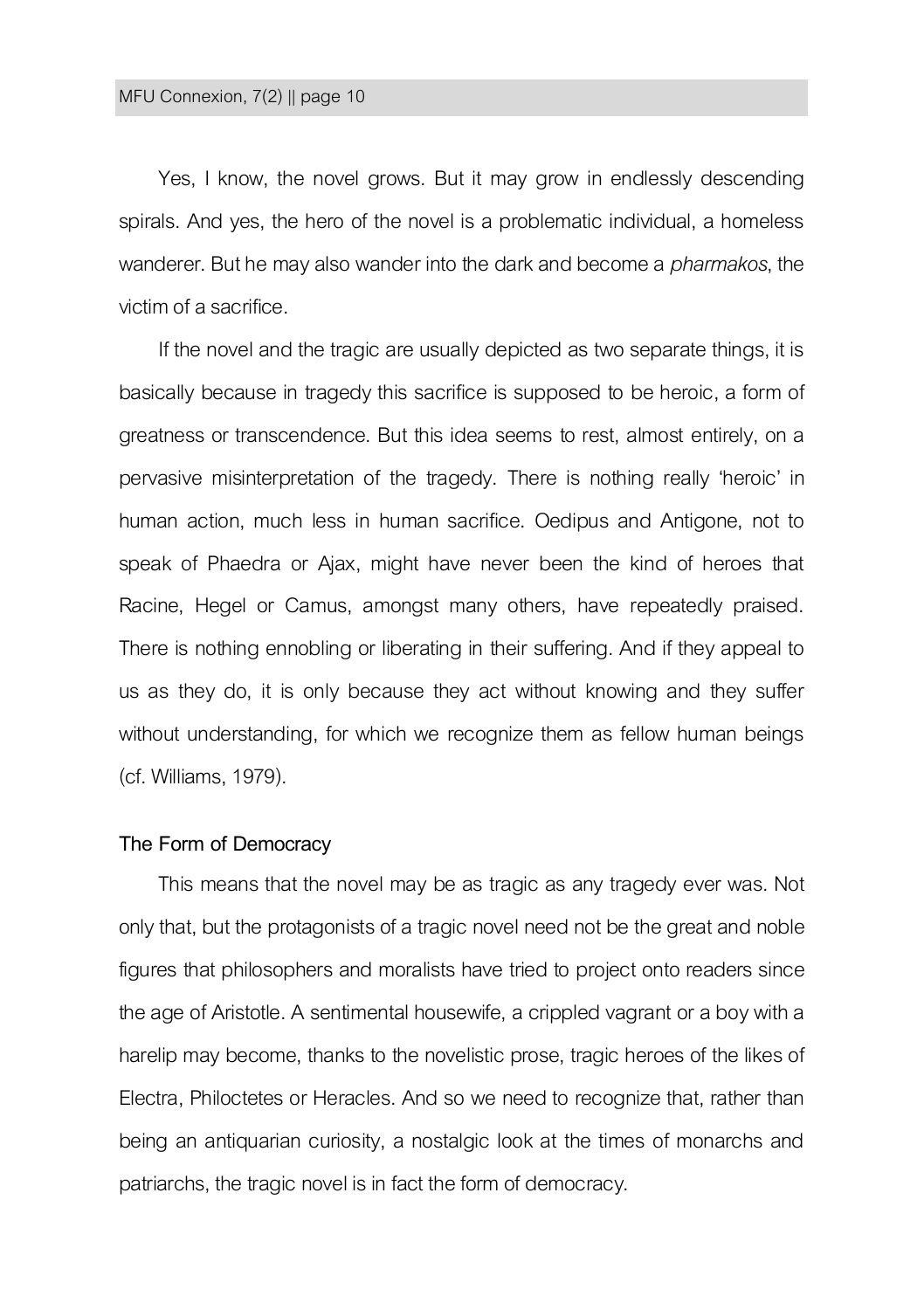In that sense, it is always useful to recall that Greek tragedy thrived, not under aristocratic or oligarchic rule, but in the Athenian democracy of the 5th century BC. This is surely no coincidence. In democracy, even in a limited one, men participate in collective decision-making. More than simple subjects, they are citizens. And it is through political life that they become aware of the autonomy of their reason, but also of its limits and its perils. According to Jean-Pierre Vernant and Pierre Vidal-Naquet, 'the tragic sense of responsibility emerges when human action becomes the object of reflection and debate while still not being regarded as sufficiently autonomous to be fully selfsufficient' (Vernant & Vidal-Naquet, 1981, p. 4). We may add that this sense of the tragic re-emerges whenever the idea of autonomous or self-sufficient human action weakens once again, without disappearing altogether.

Thus, the model of the tragic *agon* is not an obscure ritual buried in time, but thecommon life of the *polis*. In spite of the appearances, the great conflicts of tragedy emerge, not from royal mythologies, but from the speeches at the Assembly, the deliberations of the Council, the confrontations at the Courts, as well as the discussions of citizens and sophists in the agora of Athens. This is the core of tragedy: the realization that our actions and our passions are inevitably, indeed fatally, tied. And this is what *politics*, in a fundamental sense, is all about.

Far from being the monolithic and univocal form portrayed by many critics, the tragic is in fact a form of dialogical imagination. And it is perhaps its most ancient expression. Certainly, the *polis* that saw the birth of tragedy is not yet the plurilingual and multinational world where Greek and Roman novels could be spawned. But the agonistic and discursive representation of political life in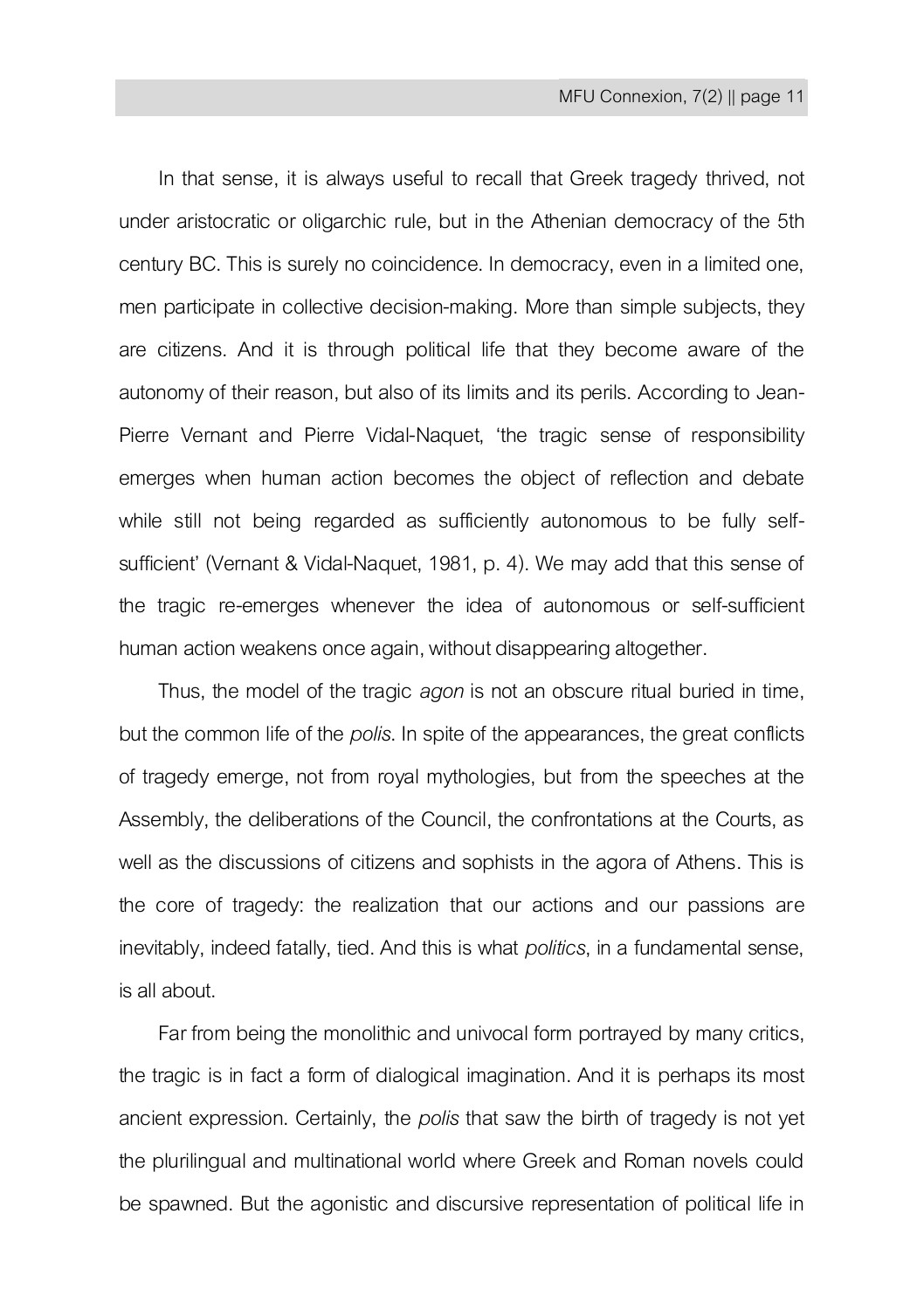#### MFU Connexion, 7(2) || page 12

Attic tragedy is undoubtedly at the core of genres like the Socratic dialogue or the Menippean satire, from which the ancient novel stemmed (Bakhtin, 1982). As Mikhail Bakhtin himself pointed out, the tragic and the comic share the purpose of opposing the 'abstract idealization and sublimation' of high rhetoric (Bakhtin, 1996, p. 463). And yes, he also added that laughter was superior to the seriousness of tragedy in fulfilling this endeavor. But one may wonder if the strict separation of the comic and the tragic, which has informed classicist poetics since Aristotle, needs to be enforced beyond its historical determinants. After all, it was Socrates himself who insisted, at the end of the *Symposium*, that 'the true tragic poet was also a comic poet' (Plato, 2008, p. 63, *Sym.* 223d). And we have enough examples in modern literature, from Shakespeare to Kafka, Beckett or Bernhard, to suspect that no fundamental rule is broken when 'the worst returns to laughter' (Shakespeare, 1945, p. 930).

By now, of course, we are all well aware of that. What we tend to forget is that the seriousness of the tragic continues to live in the spirit of the modern novel. And it is not something regretful, but of the utmost importance that it should continue to be the case. Rather than celebrating the carnivalesque diversity of contemporary writing, we should demand more from novels. In a time when the multitude blends into the fluid marketplace and polyphony sounds with the hollow ring of global business, the truly democratic novel is not the one that dances to the tune, but the one that shouts and spits like the wounded archer in his solitary island. Because outside of the carnival, there is suffering. At the doors of the exciting garden of world literature, people die of hunger and disease. People kill and torture each other every single day throughout the world. No novel will ever be able to change that, and we all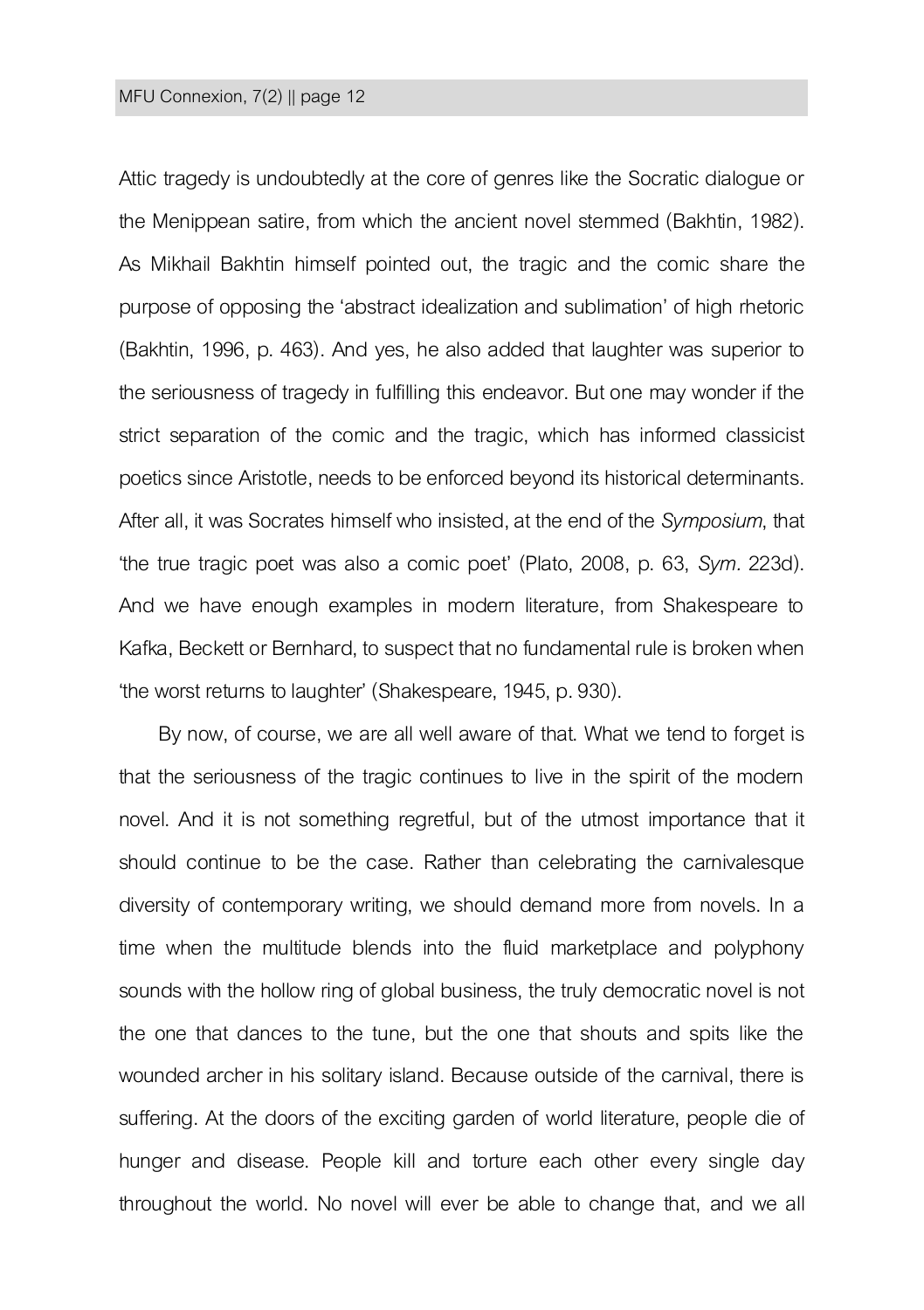know it. But at least we should demand that novels speak about what matters, instead of jumping into the narcissistic celebration of the liberated word. We should demand that they be, once again, *tragic*.

But this has nothing to do, as some may fear, with accepting the fatality of Destiny. Paradoxically, it is the carnivalesque novel that becomes, by exchanging the Real for the Imaginary, the true subject of fatalism (Žižek, 1989). The tragic novel, on the contrary, is not a form of resignation. While some may claim that the tragic has a cathartic effect, similar to the one induced by Buddhism's denial of the will or the flight into the metaphysics of art, it need not be so. The tragic can also help us to reflect. It can make us angry. It can even move us to action. Because the tragic does not speak about fate and heroism, necessity and resistance (cf. Camus, 1953, 1955). It does not announce a revolutionary reversal of fortune or the messianic redemption in the body of the victim (cf. Eagleton, 2005; Benjamin, 1996, 1998). It simply reminds us that we can neither control the consequences of our actions nor avoid the suffering that they will cause. Rather than speaking of sublime greatness, the tragic is the voice of modesty; it speaks of weakness and limitation. And it is precisely for this that we recognize it as deeply human.

## **Coda**

Epicurus, a man who had some sense for the tragic but none for metaphysics, thought that 'some things happen of necessity, others by chance, others through our own agency.' We simply do not know. But this does not exempt us from responsibility, nor should it deter us from action. As he said,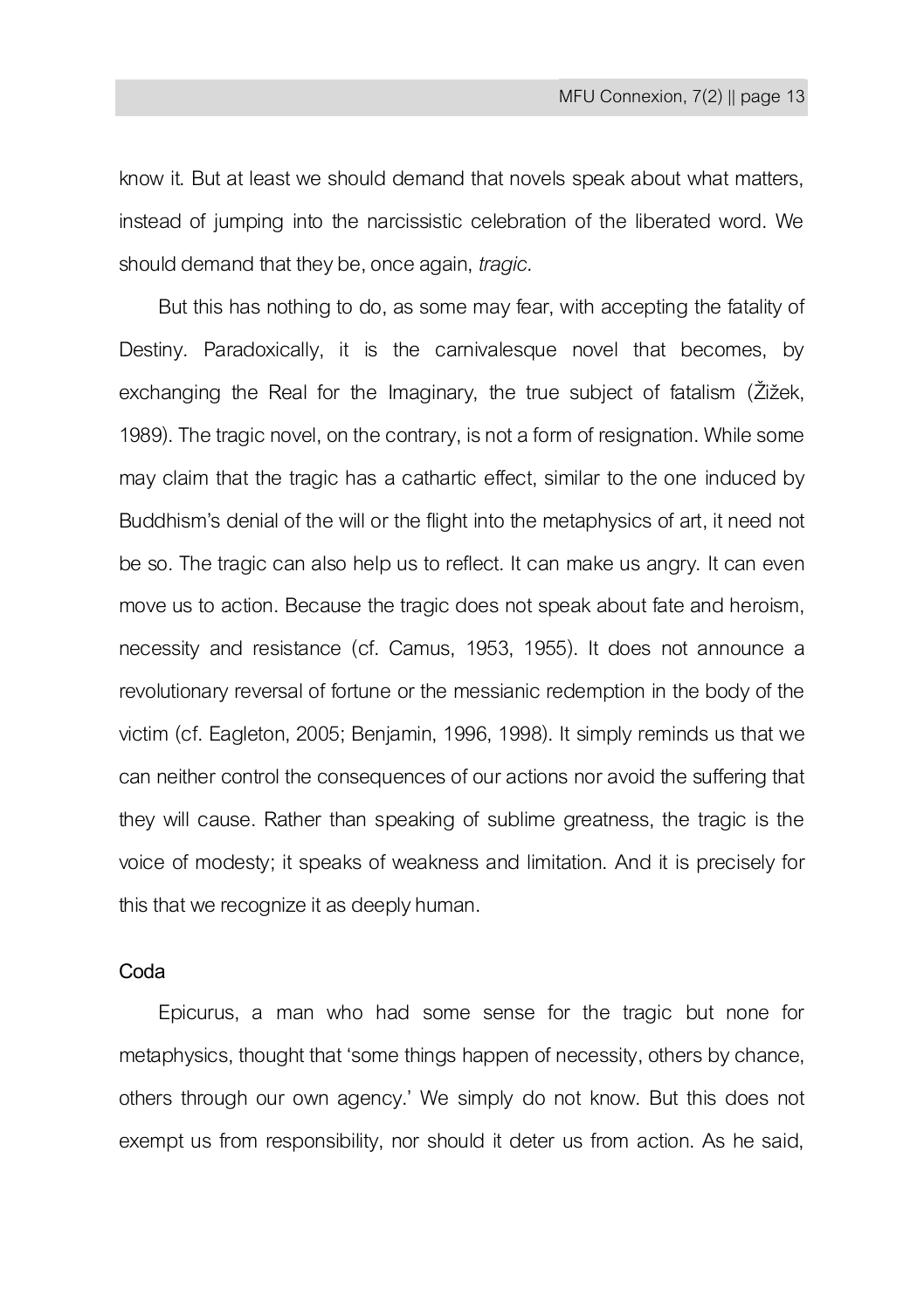'our own actions are free, and it is to them that praise and blame naturally attach' (Diogenes Laertius,1931, p. 659).

The tragic – and the novel that aspires to be tragic – is not a call for resignation, but a compelling reminder that today's world still is, as it has always been, 'out of joint' (Shakespeare, 1945, p. 878).

What we make out of it is only up to us.

#### **References**

Aristotle. (1902) *The poetics of Aristotle*, London: MacMillan.

Bakhtin, M. (1982) *The dialogic imagination: Four essays*, Austin, TX: University of Texas Press.

Bakhtin, M. (1996) *Collected works,* Moscow: Russkie Slovari.

Beistegui, M., & Sparks, S. (eds.). (2000) *Philosophy and tragedy*, London: Routledge.

Benjamin, W. (1998) *The origin of German tragic drama*, London: Verso.

- Benjamin, W. (1996) 'Fate and character', in *selected writings*, pp. 201-205, Cambridge: Belknap.
- Camus, A. (1953) *The rebel: An essay on man in revolt,* London: Hamish Hamilton.
- Camus, A. (1955) *The myth of sisyphus, and other essays*, London: Hamish Hamilton.
- Diogenes Laertius. (1931) *Lives of eminent philosophers*, vol. 2, Cambridge, MA: Harvard University Press.

Dostoyevsky, F. (1950) *Crime and punishment*, New York: McGraw-Hill.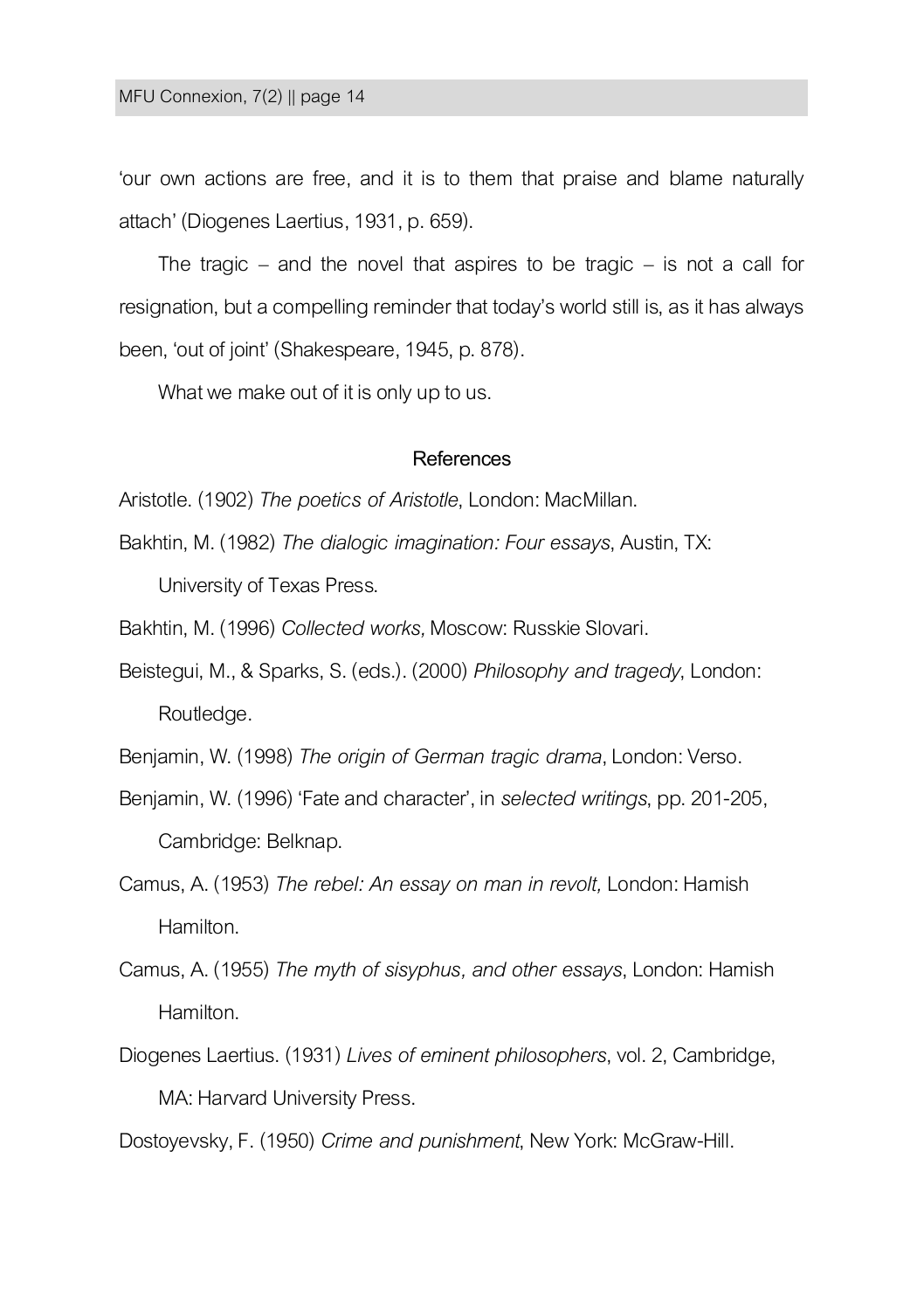- Eagleton, T. (2003) *Sweet violence: The idea of the tragic*, Malden, MA: Blackwell Publishing.
- Eagleton, T. (2005) 'Tragedy and Revolution,' in C. Davis, J. Milbank & S. Žižek (eds.), *Theology and the political: The new debate*, Durham and London: Duke University Press.
- Euripides. (1994) *Cyclops. Alcestis. Medea,* Cambridge, MA: Harvard University Press.
- Kafka, F. (1992) *The trial*, New York: Schocken.
- Kaufmann, W. (1968) *Tragedy and philosophy*, Princeton, NJ: Princeton University Press.
- Kermode, F. (2000) *The sense of an ending: Studies in the theory of fiction*, Oxford: Oxford University Press.
- Lukács, G. (1971) *Theory of the novel: A historico-philosophical essay on the forms of great epic literature*, London: Merlin.
- Moretti, F. (2006) *The novel*, Princeton, NJ: Princeton University Press.
- Nietzsche, F. (1999) *The birth of the tragedy and other writings,* Cambridge:

Cambridge University Press.

- Plato. (2008) *The symposium*, Cambridge: Cambridge University Press.
- Plato. (1935) *The republic*, vol. 2, Cambridge, MA: Harvard University Press.
- Shakespeare, W. (1945) *Complete works*, London: Oxford University Press.
- Sophocles. (1887) *The oedipus tyrannus of Sophocles,* Cambridge:

Cambridge University Press.

Steiner, G. (1960) *The death of tragedy*, London: Faber.

Szondi, P. (2002) *An essay on the tragic*, Stanford, CA: Stanford University Press.